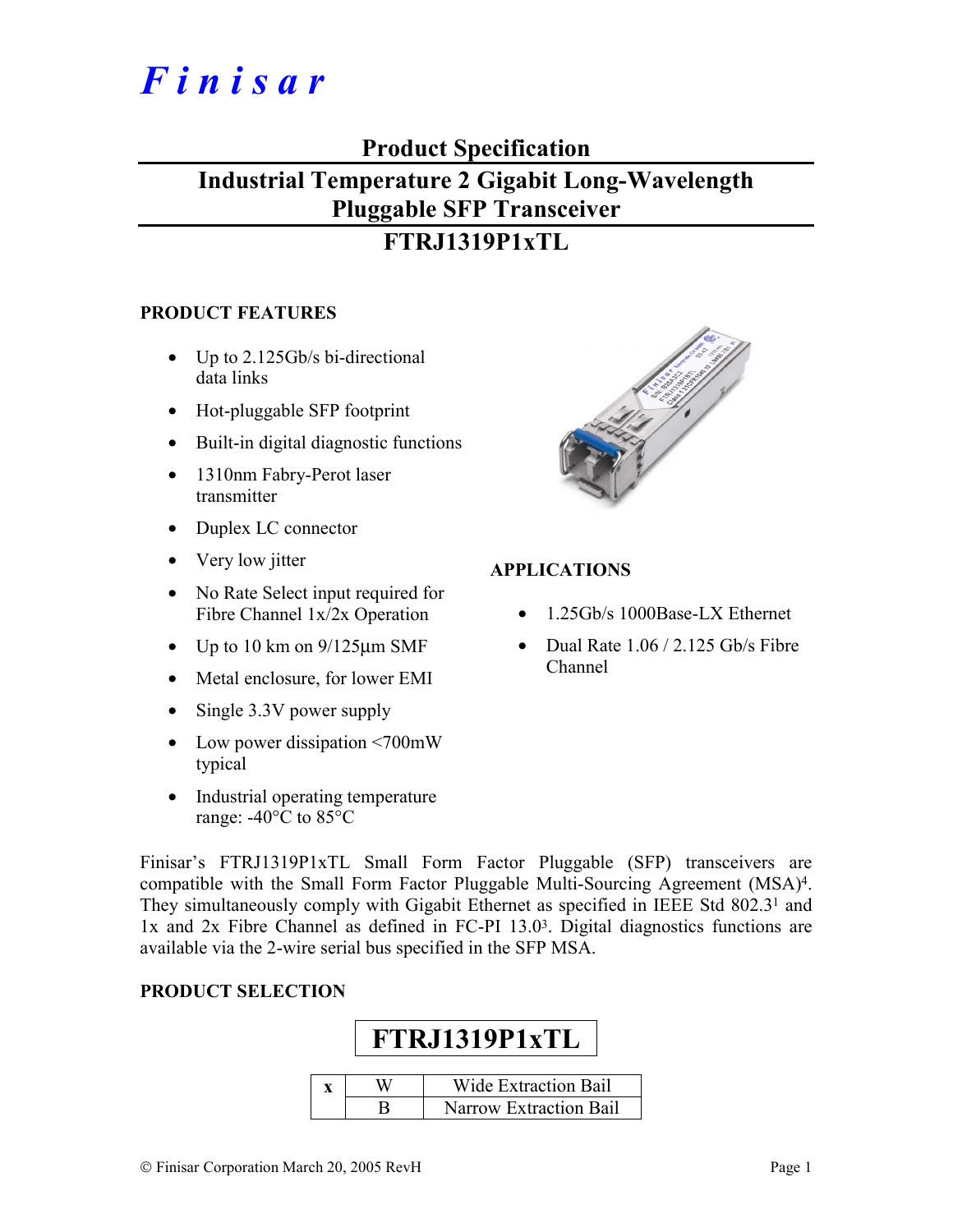#### **I. Pin Descriptions**

| Pin            | <b>Symbol</b>    | <b>Name/Description</b>                                        | Ref.           |
|----------------|------------------|----------------------------------------------------------------|----------------|
|                | $\rm V_{EET}$    | Transmitter Ground (Common with Receiver Ground)               |                |
| $\overline{2}$ | $T_{FAULT}$      | Transmitter Fault. Not supported.                              |                |
| 3              | $T_{\text{DIS}}$ | Transmitter Disable. Laser output disabled on high or open.    | $\overline{2}$ |
| $\overline{4}$ | $MOD$ DEF $(2)$  | Module Definition 2. Data line for Serial ID.                  | 3              |
| 5              | $MOD$ DEF $(1)$  | Module Definition 1. Clock line for Serial ID.                 | 3              |
| 6              | $MOD$ $DEF(0)$   | Module Definition 0. Grounded within the module.               | 3              |
| 7              | Rate Select      | No connection required                                         | 4              |
| 8              | LOS              | Loss of Signal indication. Logic 0 indicates normal operation. | 5              |
| 9              | $\rm V_{EER}$    | Receiver Ground (Common with Transmitter Ground)               |                |
| 10             | $\rm V_{EER}$    | Receiver Ground (Common with Transmitter Ground)               |                |
| 11             | $\rm V_{EER}$    | Receiver Ground (Common with Transmitter Ground)               |                |
| 12             | RD-              | Receiver Inverted DATA out. AC Coupled                         |                |
| 13             | $RD+$            | Receiver Non-inverted DATA out. AC Coupled                     |                |
| 14             | $\rm V_{EER}$    | Receiver Ground (Common with Transmitter Ground)               |                |
| 15             | $\rm V_{CCR}$    | Receiver Power Supply                                          |                |
| 16             | $V_{\rm CCT}$    | <b>Transmitter Power Supply</b>                                |                |
| 17             | $\rm V_{EET}$    | Transmitter Ground (Common with Receiver Ground)               |                |
| 18             | $TD+$            | Transmitter Non-Inverted DATA in. AC Coupled.                  |                |
| 19             | TD-              | Transmitter Inverted DATA in. AC Coupled.                      |                |
| 20             | $\rm V_{EET}$    | Transmitter Ground (Common with Receiver Ground)               |                |

Notes:

1. Circuit ground is internally isolated from chassis ground.

2. Laser output disabled on  $T_{DIS} > 2.0V$  or open, enabled on  $T_{DIS} < 0.8V$ .

3. Should be pulled up with 4.7k - 10 kohms on host board to a voltage between 2.0V and 3.6V. MOD DEF(0) pulls line low to indicate module is plugged in.

- 4. Finisar FTRJxx21xxxxx transceivers operate between OC-3 and OC-48, 1x and 2x Fibre Channel, and Gigabit Ethernet data rates and respective protocols without active control. Finisar FTRJxx19xxxxx transceivers operate at 1x and 2x Fibre Channel, and Gigabit Ethernet data rates and respective protocols without active control.
- 5. LOS is open collector output. Should be pulled up with 4.7k 10 kohms on host board to a voltage between 2.0V and 3.6V. Logic 0 indicates normal operation; logic 1 indicates loss of signal.



**Pinout of Connector Block on Host Board**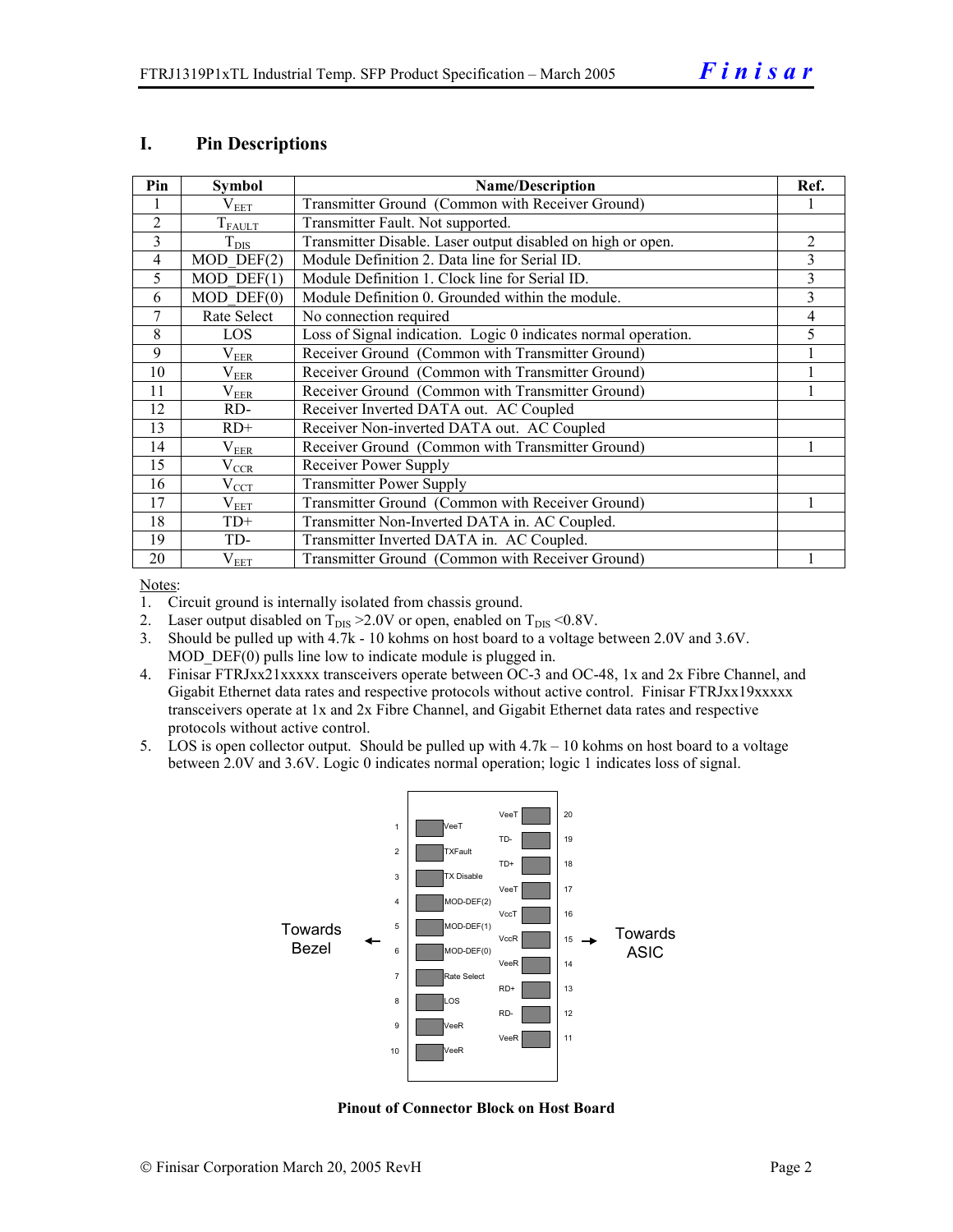#### **II. Absolute Maximum Ratings**

| <b>Parameter</b>                  | <b>Symbol</b> | Min    | Tvp | Max | Unit          | Ref. |
|-----------------------------------|---------------|--------|-----|-----|---------------|------|
| Maximum Supply Voltage            | Vcc           | $-0.5$ |     |     |               |      |
| Storage Temperature               |               | $-40$  |     | 100 | $\circ$       |      |
| <b>Case Operating Temperature</b> | m<br>OP.      | $-40$  |     |     | $\sim$        |      |
| <b>Relative Humidity</b>          | RН            |        |     |     | $\frac{0}{0}$ |      |

#### **III.** Electrical Characteristics ( $T_{OP}$  = -40 to 85 °C,  $V_{CC}$  = 3.00 to 3.60 Volts)

| Parameter                         | Symbol           | Min         | Typ | Max          | Unit      | Ref.           |
|-----------------------------------|------------------|-------------|-----|--------------|-----------|----------------|
| <b>Supply Voltage</b>             | Vcc              | 3.00        |     | 3.60         | V         |                |
| <b>Supply Current</b>             | Icc              |             | 200 | 300          | mA        |                |
| <b>Transmitter</b>                |                  |             |     |              |           |                |
| Input differential impedance      | $R_{in}$         |             | 100 |              | Ω         | 2              |
| Single ended data input swing     | Vin, pp          | 250         |     | 1200         | mV        |                |
| Transmit Disable Voltage          | $\rm V_{D}$      | $Vec-1.3$   |     | Vcc          | V         |                |
| Transmit Enable Voltage           | $V_{EN}$         | Vee         |     | $Vee+0.8$    | V         | $\overline{3}$ |
| Transmit Disable Assert Time      |                  |             |     | 10           | <b>us</b> |                |
| Receiver                          |                  |             |     |              |           |                |
| Single ended data output swing    | Vout, pp         | 300         | 400 | 800          | mV        | $\overline{4}$ |
| Data output rise time             | t,               |             | 100 | 175          | ps        | 5              |
| Data output fall time             | $t_{\rm f}$      |             | 100 | 175          | ps        | 5              |
| LOS Fault                         | $V_{LOS\_fault}$ | $Vec - 0.5$ |     | $Vec_{HOST}$ | V         | 6              |
| <b>LOS</b> Normal                 | $V_{LOS\_norm}$  | Vee         |     | $Vee+0.5$    | V         | 6              |
| Power Supply Rejection            | <b>PSR</b>       | 100         |     |              | mVpp      | 7              |
| Deterministic Jitter Contribution | $RX \Delta DI$   |             |     | 51.7         | ps        | 8              |
| <b>Total Jitter Contribution</b>  | $RX \Delta TI$   |             |     | 122.4        | ps        |                |

Notes:

- 1. Non condensing.
- 2. AC coupled.
- 3. Or open circuit.
- 4. Into 100 ohm differential termination.
- 5.  $20 80 \%$
- 6. LOS is LVTTL. Logic 0 indicates normal operation; logic 1 indicates no signal detected.
- 7. All transceiver specifications are compliant with a power supply sinusoidal modulation of 20 Hz to 1.5 MHz up to specified value applied through the power supply filtering network shown on page 23 of the Small Form-factor Pluggable (SFP) Transceiver MultiSource Agreement (MSA), September 14, 2000.
- 8. Measured with DJ-free data input signal. In actual application, output DJ will be the sum of input DJ and  $\Delta$  DJ.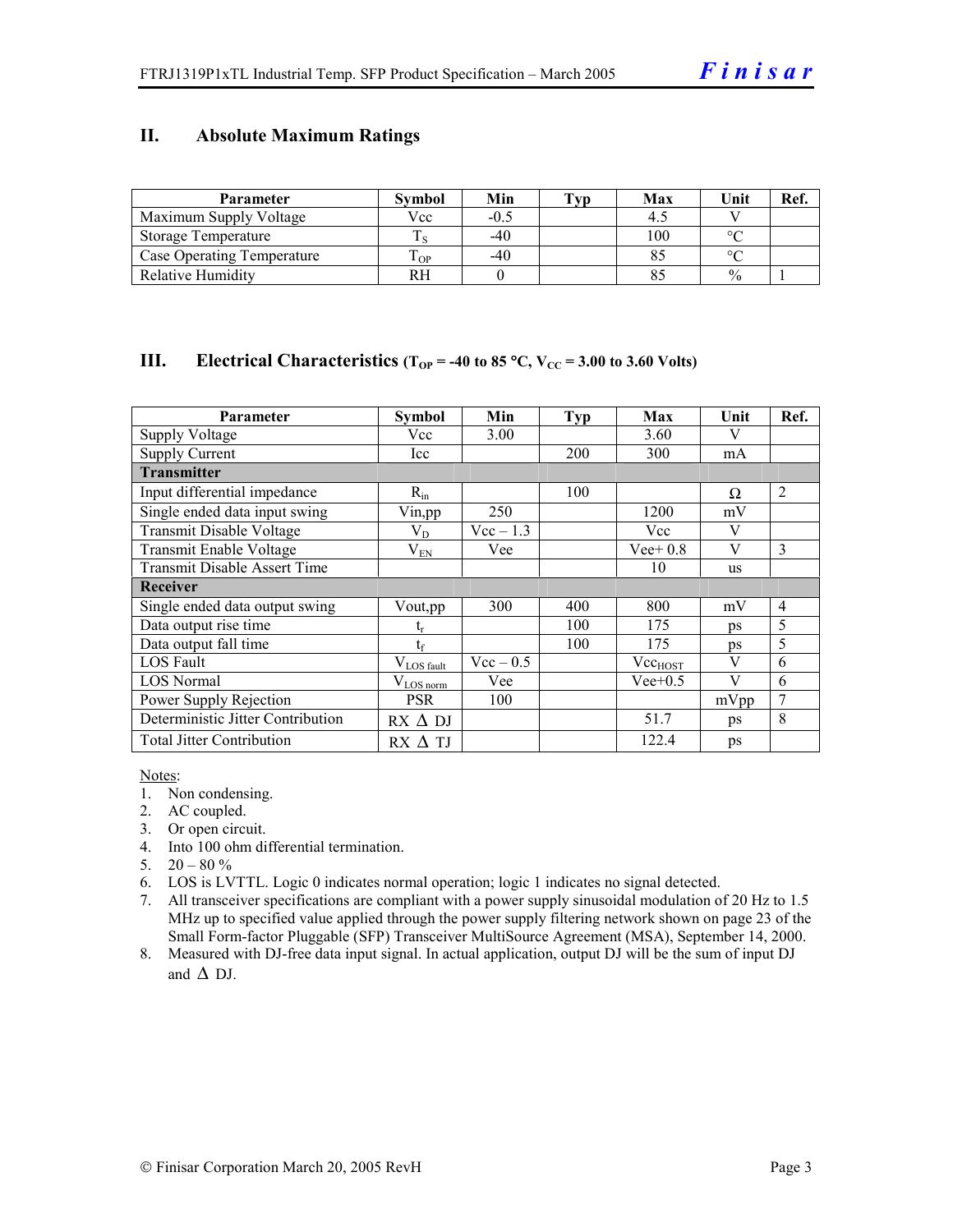| Parameter                                 | <b>Symbol</b>         | Min    | Typ   | Max           | Unit            | Ref.           |
|-------------------------------------------|-----------------------|--------|-------|---------------|-----------------|----------------|
| <b>Transmitter</b>                        |                       |        |       |               |                 |                |
| Output Opt. Power                         | $P_{\underline{OUT}}$ | $-9.5$ |       | $-3$          | d <sub>Bm</sub> | $\mathbf{1}$   |
| Optical Wavelength                        | λ                     | 1270   |       | 1360          | nm              | $\overline{2}$ |
| Spectral Width                            | $\sigma$              |        |       | $\mathcal{E}$ | nm              | $\overline{2}$ |
| <b>Optical Modulation Amplitude</b>       | <b>OMA</b>            | 174    |       |               | μW              | 2,3            |
| <b>Optical Rise/Fall Time</b>             | $t_r / t_f$           |        | 100   | 160           | ps              | $\overline{4}$ |
| <b>RIN</b>                                |                       |        |       | $-120$        | dB/Hz           |                |
| Deterministic Jitter Contribution         | $TX \Delta DI$        |        | 20    | 56.5          | ps              | 5              |
| <b>Total Jitter Contribution</b>          | $TX \Delta TI$        |        | 70    | 119           | ps              |                |
| <b>Optical Extinction Ratio</b>           | ER                    | 9      |       |               | dB              |                |
| <b>Receiver</b>                           |                       |        |       |               |                 |                |
| Average Rx Sensitivity $\omega$ 2.125     | $R_{\rm SENS1}$       |        |       | $-21$         | dBm             | 6, 7           |
| Gb/s (2X Fibre Channel)                   |                       |        |       |               |                 |                |
| Average Rx Sensitivity $\omega$ 1.25 Gb/s | $R_{\rm SENS2}$       |        |       | $-22$         | d <sub>Bm</sub> | 6, 7           |
| (Gigabit Ethernet)                        |                       |        |       |               |                 |                |
| Average Rx Sensitivity $(a)$ 1.06 Gb/s    | $R_{SENS1}$           |        |       | $-22$         | dBm             | 6, 7           |
| (1X Fibre Channel)                        |                       |        |       |               |                 |                |
| Stressed RX sens. = 1.25 Gb/s             |                       |        | $-18$ | $-14.5$       | dBm             |                |
| Average Received Power                    | $Rx_{MAX}$            |        |       | $\theta$      | d <sub>Bm</sub> |                |
| Receiver Elec. 3 dB cutoff freq.          |                       |        |       | 1500          | MH <sub>z</sub> |                |
| <b>Optical Center Wavelength</b>          | $\lambda_{\rm C}$     | 1265   |       | 1600          | nm              |                |
| <b>Return Loss</b>                        |                       | 12     |       |               | dB              |                |
| LOS De-Assert                             | LOS <sub>D</sub>      |        | $-23$ | $-19$         | dBm             |                |
| <b>LOS Assert</b>                         | LOS <sub>A</sub>      | $-30$  | $-25$ |               | dBm             |                |
| LOS Hysteresis                            |                       | 0.5    |       |               | dB              |                |

#### **IV. Optical Characteristics (T<sub>OP</sub> = -40 to 85 °C,**  $V_{CC}$  **= 3.00 to 3.60 Volts)**

Notes:

- 1. Class 1 Laser Safety per FDA/CDRH and EN (IEC) 60825 regulations.
- 2. Also specified to meet curves in FC-PI 13.0 Figures 18 and 19, which allow trade-off between wavelength, spectral width and OMA.
- 3. Equivalent extinction ratio specification for Fibre Channel. Allows smaller ER at higher average power.
- 4. Unfiltered, 20-80%. Complies with IEEE 802.3 (Gig. E), FC 1x and 2x eye masks when filtered.
- 5. Measured with DJ-free data input signal. In actual application, output DJ will be the sum of input DJ and  $\Delta$  DJ.
- 6. Measured with conformance signals defined in FC-PI 13.0 specifications.
- 7. Measured with PRBS  $2^7$ -1 at  $10^{-12}$  BER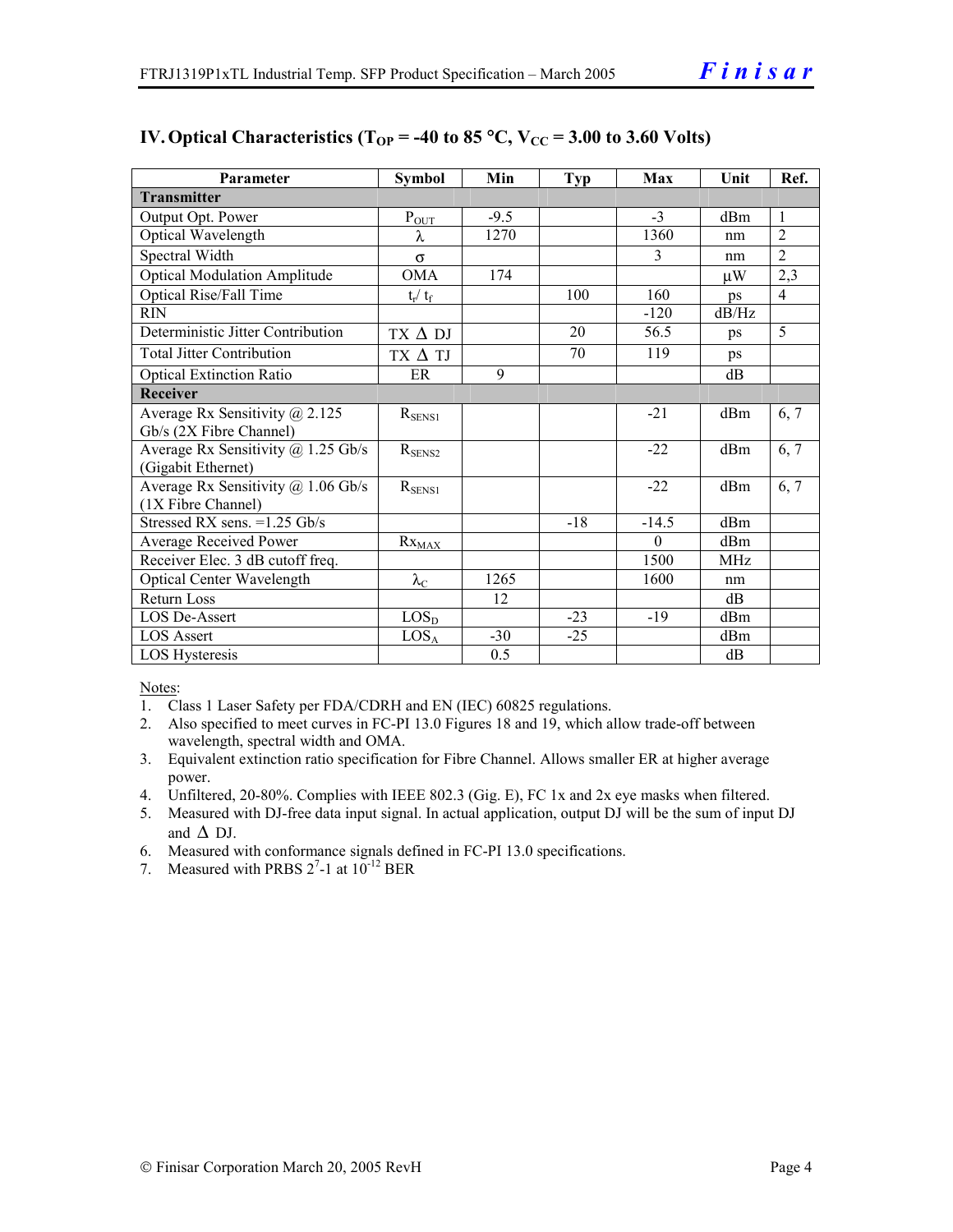#### **V. General Specifications**

| <b>Parameter</b>                     | Symbol     | Min  | Typ | Max        | <b>Units</b> | Ref. |
|--------------------------------------|------------|------|-----|------------|--------------|------|
| Data Rate                            | <b>BR</b>  | 1062 |     | 2125       | Mb/sec       |      |
| Bit Error Rate                       | <b>BER</b> |      |     | $10^{-12}$ |              |      |
| Max. Supported Link Length on        | $L_{MAX1}$ |      | 10  |            | km           | 3, 4 |
| $9/125 \mu m$ SMF @ 2X Fibre Channel |            |      |     |            |              |      |
| Max. Supported Link Length on        | $L_{MAX2}$ |      | 10  |            | km           | 3, 4 |
| $9/125 \mu m$ SMF @ Gigabit Ethernet |            |      |     |            |              |      |

Notes:

- 1. Gigabit Ethernet and 1x/2x Fibre Channel compliant.
- 2. Tested with a PRBS  $2^7$ -1 test pattern.
- 3. Dispersion limited per FC-PI Rev. 13
- 4. Attenuation of 0.55 dB/km is used for the link length calculations. Distances are indicative only. Please refer to the Optical Specifications in Table IV to calculate a more accurate link budget based on specific conditions in your application.

#### **VI. Environmental Specifications**

Finisar 1310nm Industrial Temperature SFP transceivers have an operating temperature range from –40°C to +85°C case temperature.

| <b>Parameter</b>                  | <b>Symbol</b>   | Min | $\mathbf{T}_{\mathbf{V}\mathbf{p}}$ | Max | <b>Units</b> | Ref. |
|-----------------------------------|-----------------|-----|-------------------------------------|-----|--------------|------|
| <b>Case Operating Temperature</b> | $\mathbf{1}$ op | -40 |                                     |     | $\sim$       |      |
| Storage Temperature               | Ē<br>⊥ sto      | -40 |                                     | 100 | $\sim$       |      |

#### **VII. Regulatory Compliance**

Finisar transceivers are Class 1 Laser Products and comply with US FDA regulations. These products are certified by TÜV and CSA to meet the Class 1 eye safety requirements of EN (IEC) 60825 and the electrical safety requirements of EN (IEC) 60950. Copies of certificates are available at Finisar Corporation upon request.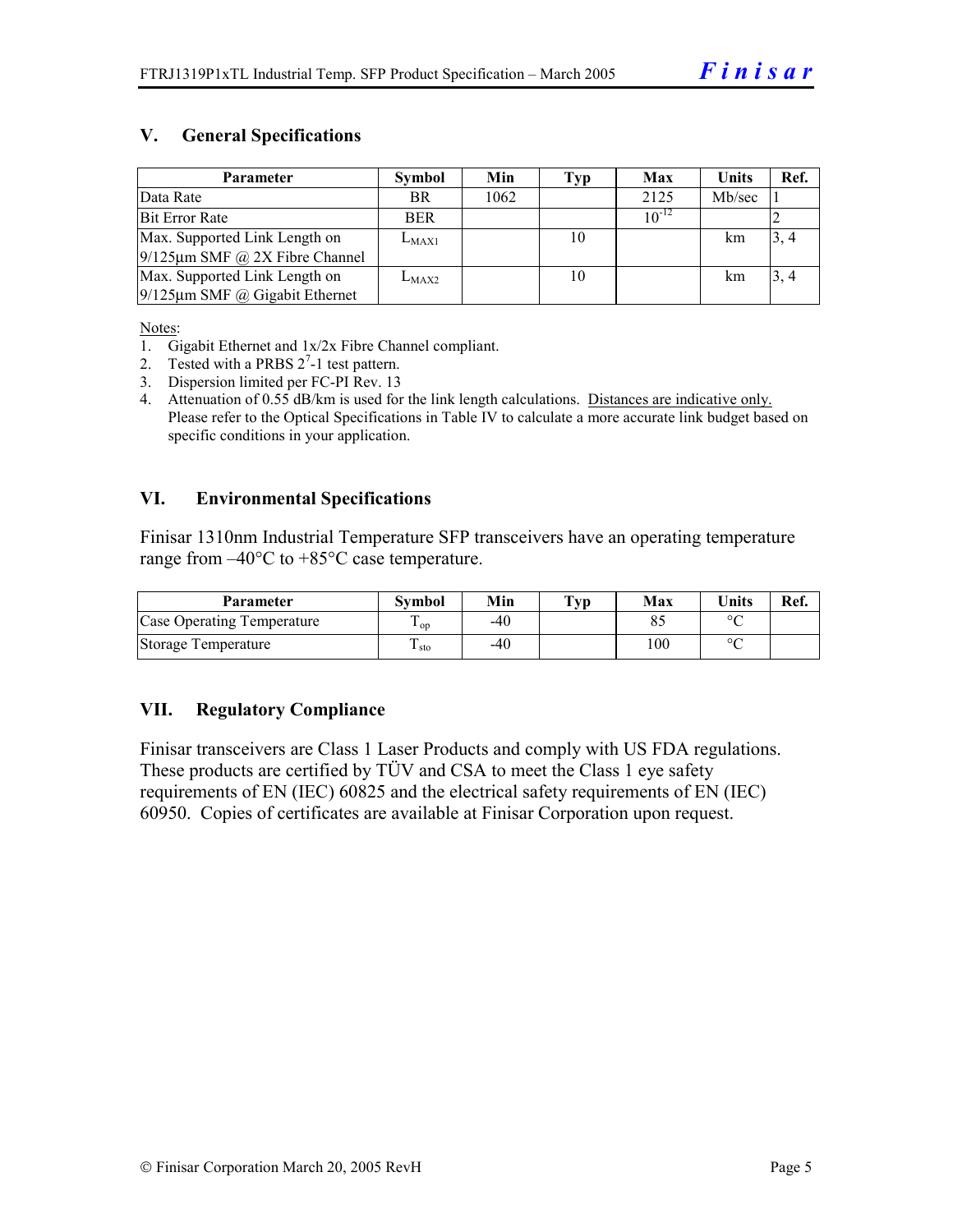#### **VIII. Digital Diagnostic Functions**

Finisar FTRJ1319P1xTL SFP transceivers support the 2-wire serial communication protocol as defined in the SFP MSA<sup>1</sup>. It is very closely related to the  $E^2$ PROM defined in the GBIC standard, with the same electrical specifications.

The standard SFP serial ID provides access to identification information that describes the transceiver's capabilities, standard interfaces, manufacturer, and other information.

Additionally, Finisar SFP transceivers provide a unique enhanced digital diagnostic monitoring interface, which allows real-time access to device operating parameters such as transceiver temperature, laser bias current, transmitted optical power, received optical power and transceiver supply voltage. It also defines a sophisticated system of alarm and warning flags, which alerts end-users when particular operating parameters are outside of a factory set normal range.

The SFP MSA defines a 256-byte memory map in  $E^2$ PROM that is accessible over a 2-wire serial interface at the 8 bit address 1010000X (A0h). The digital diagnostic monitoring interface makes use of the 8 bit address 1010001X (A2h), so the originally defined serial ID memory map remains unchanged. The interface is identical to, and is thus fully backward compatible with both the GBIC Specification and the SFP Multi Source Agreement. The complete interface is described in Finisar Application Note AN-2030: "Digital Diagnostics Monitoring Interface for SFP Optical Transceivers".

The operating and diagnostics information is monitored and reported by a Digital Diagnostics Transceiver Controller (DDTC) inside the transceiver, which is accessed through a 2-wire serial interface. When the serial protocol is activated, the serial clock signal (SCL, Mod Def 1) is generated by the host. The positive edge clocks data into the  $SFP$  transceiver into those segments of the  $E^2$ PROM that are not write-protected. The negative edge clocks data from the SFP transceiver. The serial data signal (SDA, Mod Def 2) is bi-directional for serial data transfer. The host uses SDA in conjunction with SCL to mark the start and end of serial protocol activation. The memories are organized as a series of 8-bit data words that can be addressed individually or sequentially.

For more information, please see the SFP MSA documentation<sup>1</sup> or Finisar Application Note AN-2030.

Digital diagnostics for the FTRJ1319P1xTL are externally calibrated by default.

Please note that evaluation board FDB-1018 is available with Finisar ModDEMO software that allows simple to use communication over the 2-wire serial interface.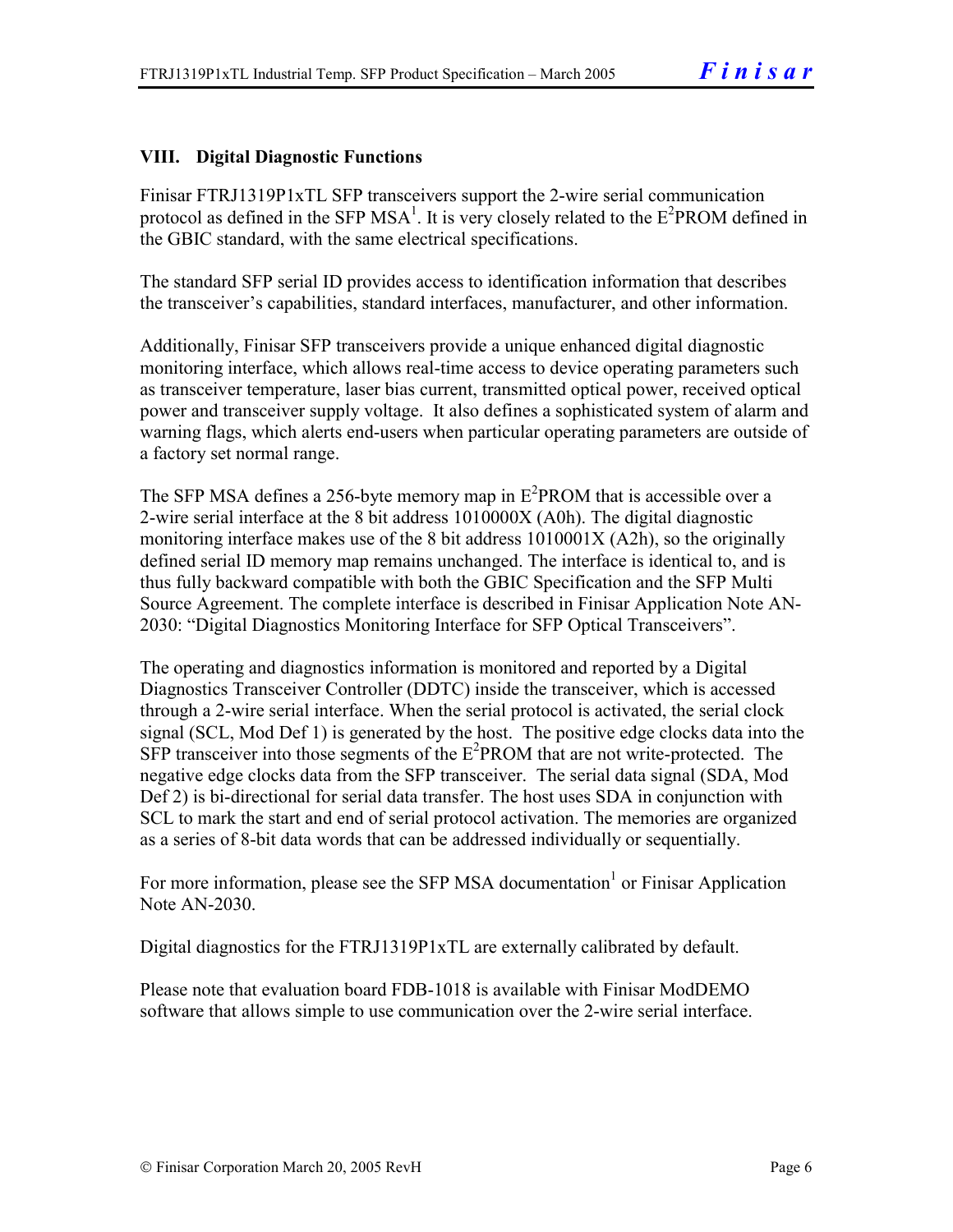#### **IX. Mechanical Specifications**

Finisar's Small Form Factor Pluggable (SFP) transceivers are compatible with the dimensions defined by the SFP Multi-Sourcing Agreement (MSA)<sup>3</sup>.



## **FTRJ1319P1BTL**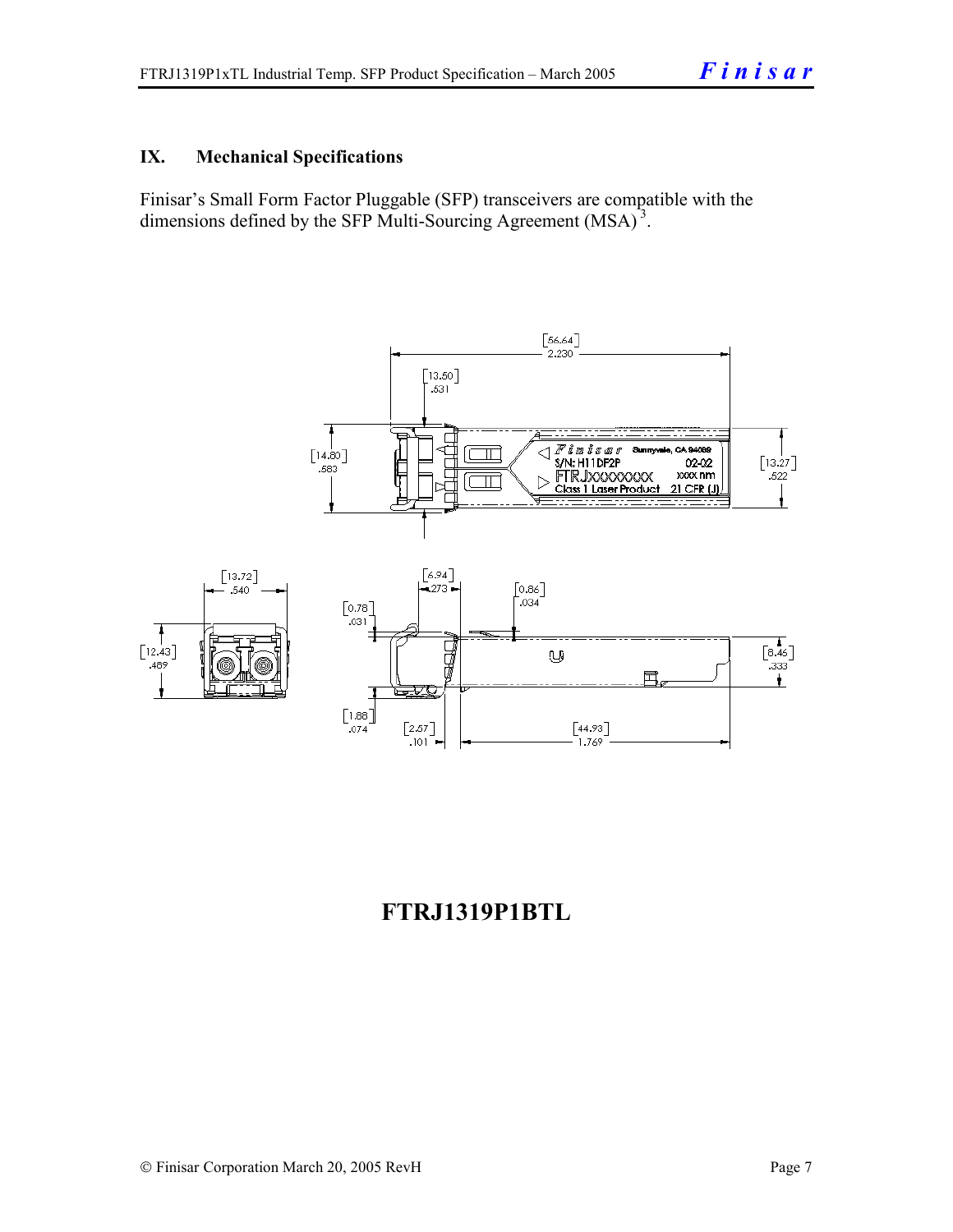



## **FTRJ1319P1WTL**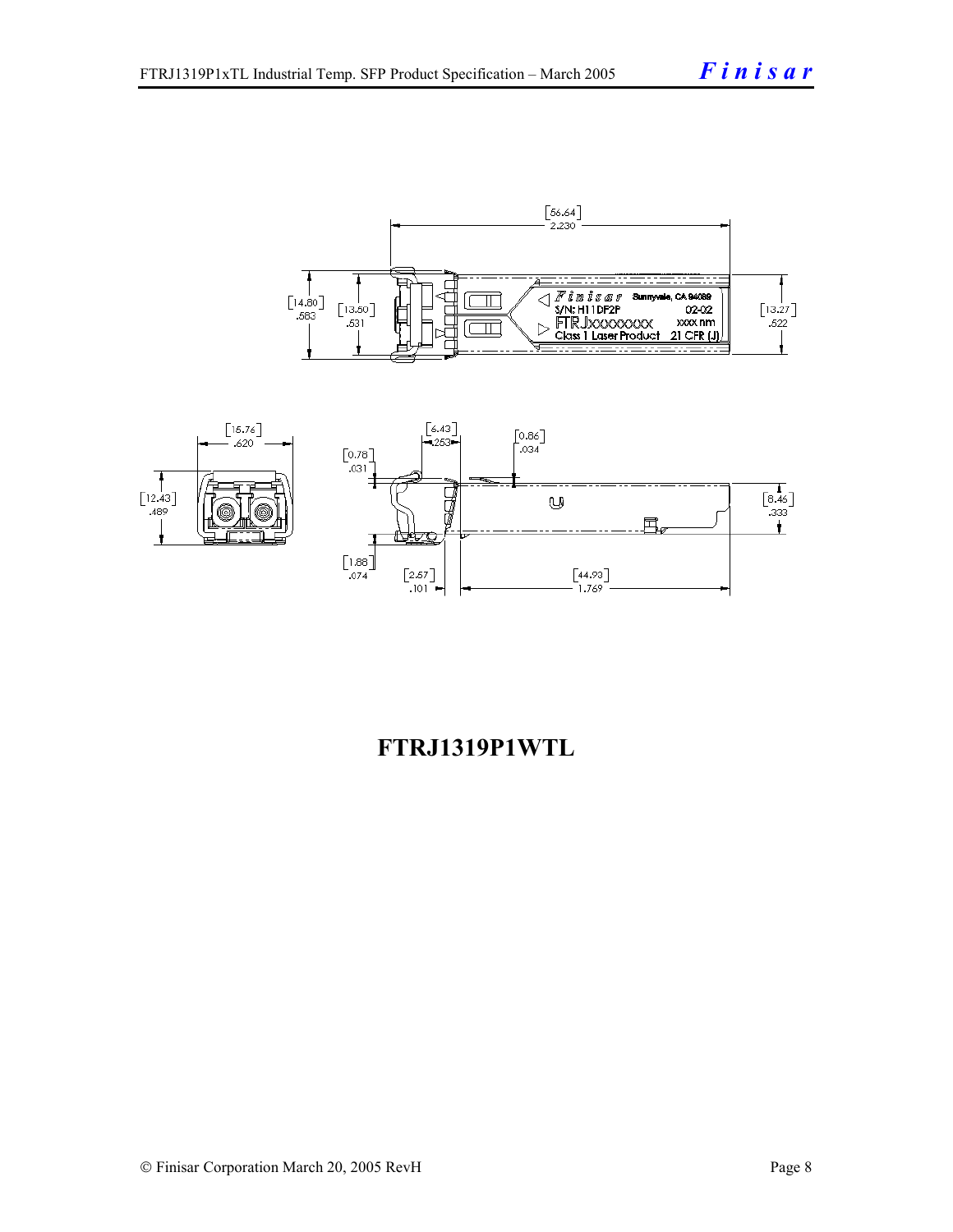### **X. PCB Layout and Bezel Recommendations**

 $\hat{\triangle}$ Through Holes are Unplated  $\Delta$ atum and Basic Dimension Established by Customer  $\frac{1}{2}$ Rads and Vias are Chassis Ground, 11 Places

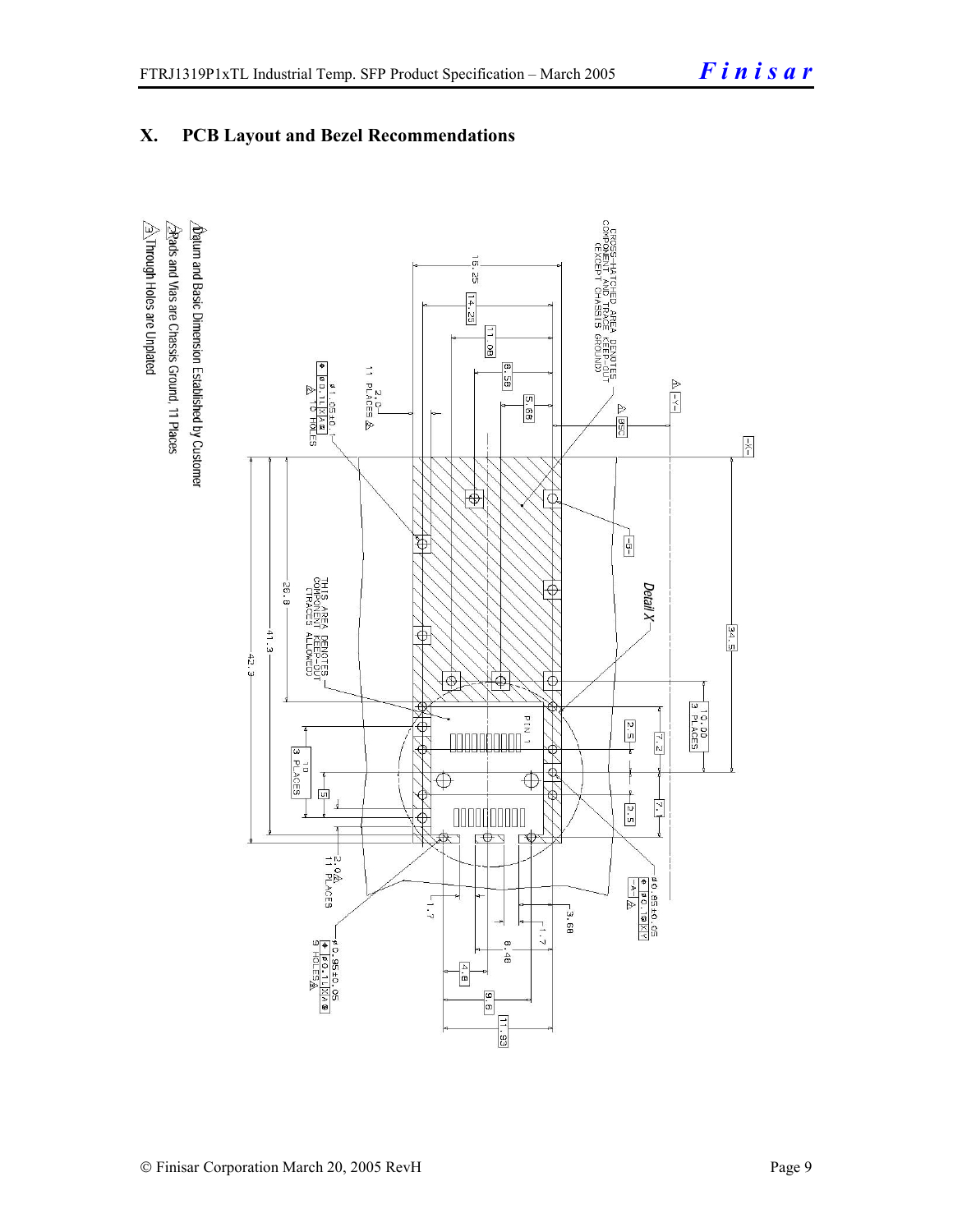

NOTES:

- $\triangle$  MINIMUM PITCH ILLUSTRATED, ENGLISH DIMENSIONS ARE FOR REFERENCE ONLY
- 2. NOT RECOMMENDED FOR PCI EXPANSION CARD APPLICATIONS